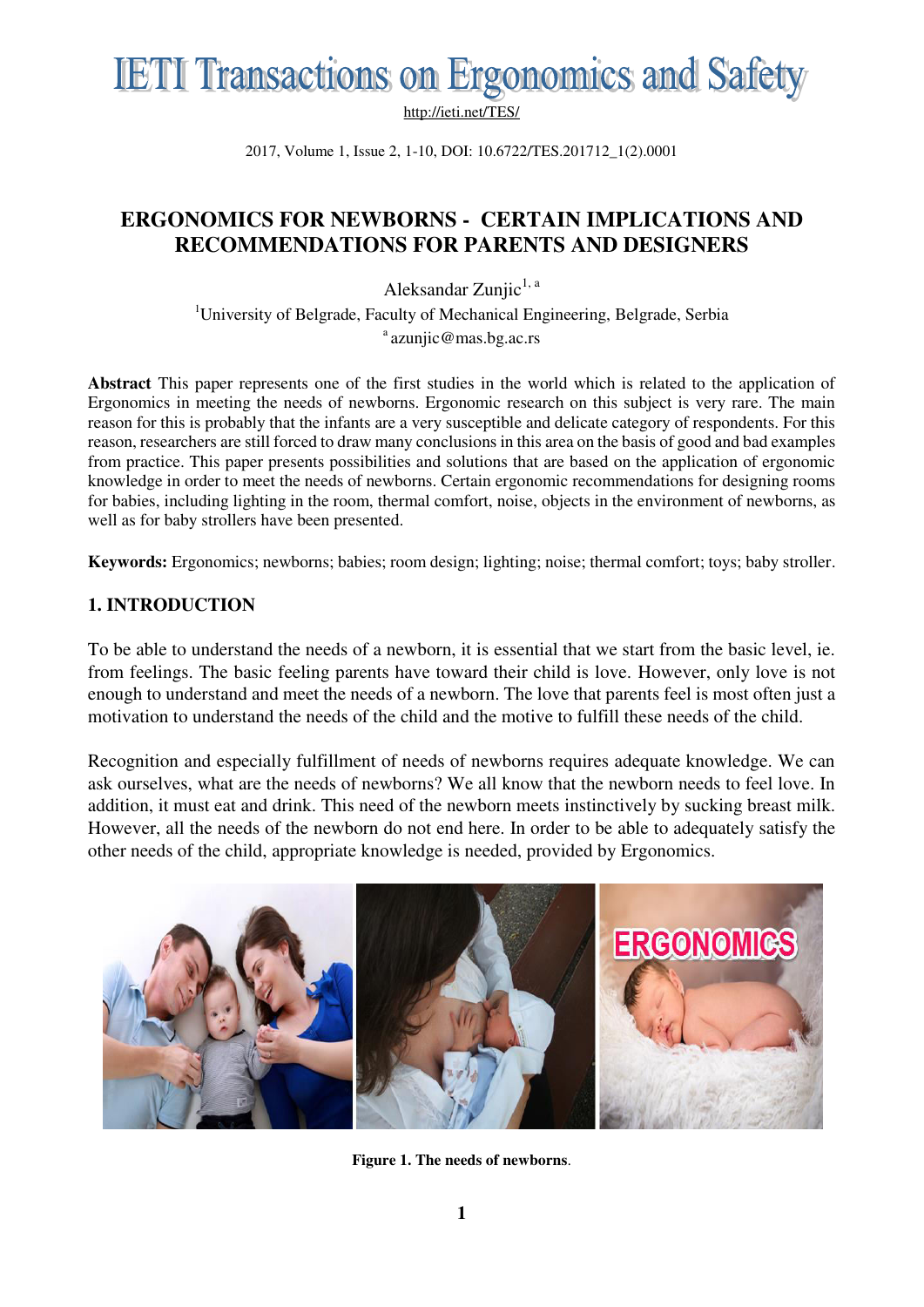2017, Volume 1, Issue 2, 1-10, DOI: 10.6722/TES.201712\_1(2).0001

In order to understand the other needs of the newborn, first of all, it is necessary that we ask ourselves, with what the newborn comes into interaction? In addition, it is necessary to know that the newborn has almost nothing in its memory and that it does not know how to think. It only has feelings, which it experiences through the senses of sight, hearing, touch, taste, smell and movement (kinesthetic sense).

#### **2. ERGONOMICS OF THE ROOM FOR NEWBORNS**

Probably the first thing with which the newborn comes into interaction is the space in which it resides, i.e. a room. How does the newborn experience the space in which it resides? To understand this, it is necessary to know how the senses of the newborn function, primarily the sense of the sight, and then the sense of hearing, touch, smell and taste. In connection with this, it should be noted that newborns (who immediately after birth can distinguish only the shades of gray color) after the first week of life can recognize almost all colors, except blue [1]. The reason is that the newborn's retina does not yet contain enough receptors to recognize the blue color. Keeping this in mind, if we want a newborn to adapt quickly to a new environment, it is generally advisable to avoid using blue color in the beginning. For this reason, parents and designers should avoid that the walls in the room where the newborn should reside initially paint with blue color. The baby will habituate more quickly to the environment in which it resides if the walls are colored in tones of red, yellow, orange and green, or their combinations. White color can also be acceptable, although the baby generally shows less interest for white color. After this initial stage, blue color can be gradually introduced into the baby's environment, in order to stimulate the development of the color perception.

Although a newborn can not notice differences in contrast as an adult, it can still detect certain differences (especially when there are large contrast differences). For this reason, the walls in the room may have some patterns, which are in contrast to the color of the background. So, initially, the walls of the room can be painted in different colors except blue. Patterns on the walls (if any) need to be brighter or darker shades, compared to the primary color tone, which was used for the surface of the wall. One of the options is that the patterns of different shapes in the shades of blue (brighter or darker than the base wall color) are gradually added, for the purpose of the stimulation of the blue color perception by the newborn.

A baby cot should not be placed directly below the general light source in the room. Also, the crib should not be placed so that the natural light source directly falls on the newborn. If it is a very sunny day and there is a high level of light in the room where the baby is staying, the blinds can be used on the windows. In general, the levels of illumination recommended for neonatal units can be used in the rooms. These values range from 50 - 1000 lx during the day and 5 lx at night [2]. For the purpose of providing the conditions for easier visualization of the environment by the baby, it is desirable that the room be bright during the day when the baby is awake, which means that higher values can be selected from the recommended illumination interval. A lower level of illumination during the night is needed so as not to disturb the sleep of the baby [3]. In addition, a higher level of illumination during the night may negatively affect the hormonal biorhythm [4].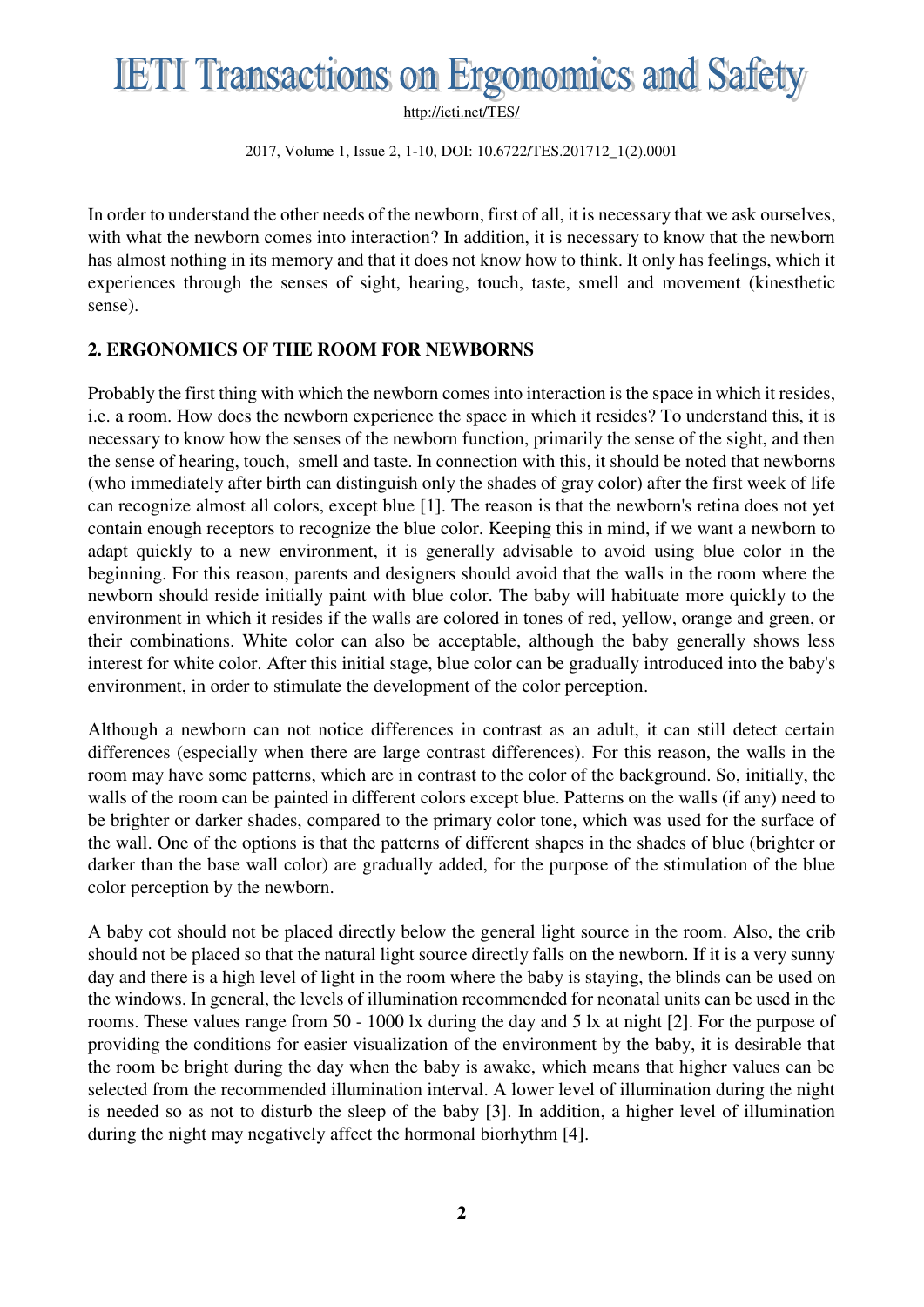



2017, Volume 1, Issue 2, 1-10, DOI: 10.6722/TES.201712\_1(2).0001

**Figure 2. An example of ergonomically designed rooms for female babies.** 



**Figure 3. An example of ergonomically designed rooms for male babies.** 

#### **2.1. Thermal comfort and the newborn**

The feeling of thermal comfort in children does not differ greatly from the feeling of thermal comfort in adults. It is often recommended that the temperature of the baby's room be in the range of 18 - 22 <sup>0</sup>C. According to EPA, the recommended value for relative humidity is 30 - 60% [5]. Relative humidity below 60% can prevent the formation of mold, and thus allergic reactions, asthma and other respiratory complications in babies. Also, there are variations in relation to the aforementioned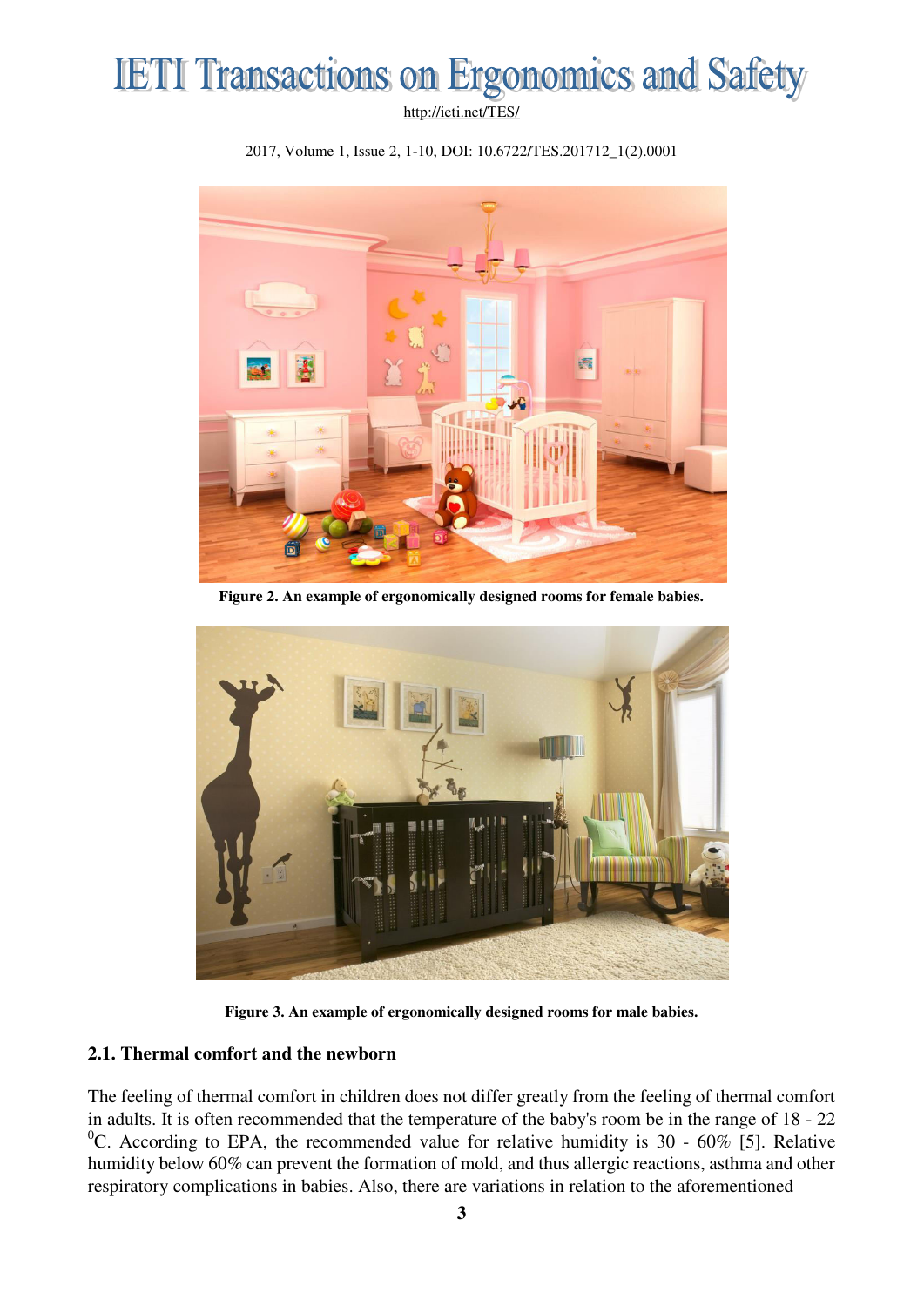# **IETI Transactions on Ergonomics and Safety**

<http://ieti.net/TES/>

2017, Volume 1, Issue 2, 1-10, DOI: 10.6722/TES.201712\_1(2).0001

recommendations, taking into account the season. Recommended values for temperature and relative humidity of the air, depending on the season, for rooms where stay the children of preschool age are [6]:

*Winter period*  Temperature  $18^0C-24^0C$ , relative humidity 30-50% *Summer period*  Temperature  $20^0C - 28^0C$ , relative humidity 30-50 %.

The baby should not be subjected to direct airflow (especially of higher intensity), regardless of whether the room flow is realized in a natural or artificial manner by means of air conditioning. For babies there is no official recommendation for safe air movement in closed rooms. Although the airflow rate depends on the temperature and the relative humidity of the air in terms of thermal comfort in adults, it is considered that the airflow in the summer months should not be greater than 0.9 m / s. In winter months, the airflow rate in indoor rooms should not be less than 0.15 m / s [7].

However, the care should be taken if the child was previously in the incubator. In the incubator and other devices of similar purpose, a lower value for air flow, between 0.1 m / s and 0.45 m / s [8-9], are used. In this case, it is necessary to adopt lower values for the air flow in the room where the newborn resides, i.e. harmonize them with the values used in the incubator.

If there is an air conditioner of any kind in the room where the baby needs to stay, it is mandatory to clean or replace the filter before it arrives. In this way, conditions will be created for the baby to breathe pure air, without microorganisms (spores, bacteria, viruses, fungi). All that is said about the thermal comfort of the baby in the room is also valid when the baby is in the car, which uses the air conditioner.

#### **2.2. Newborn and noise**

Of course, proper attention also should be given to the design of the acoustic environment of the newborn. In the first three months of life, the baby is able to [10]:

- recognizes human speech and responds to it in the first month
- make the difference between some loudly spoken words, in the second month
- responds vocally to the speech of others, in the third month.

Although the hearing of the newborn is not equally sensitive to all parts of the sound spectrum as is the case with an adult, babies also react to noise. It is known that the hearing threshold in babies is higher than in adults. However, babies often cry when they hear the noise and turn toward the source of the high-intensity sound.

As with adults, high-intensity noise can permanently damage the hearing sense of the baby.The impulse noise can do that in a moment (eg noise of 140 dBA). However, a similar effect may also have a lower intensity sound, eg 80 - 85 dBA in longer duration, eg 8 h. For babies there are no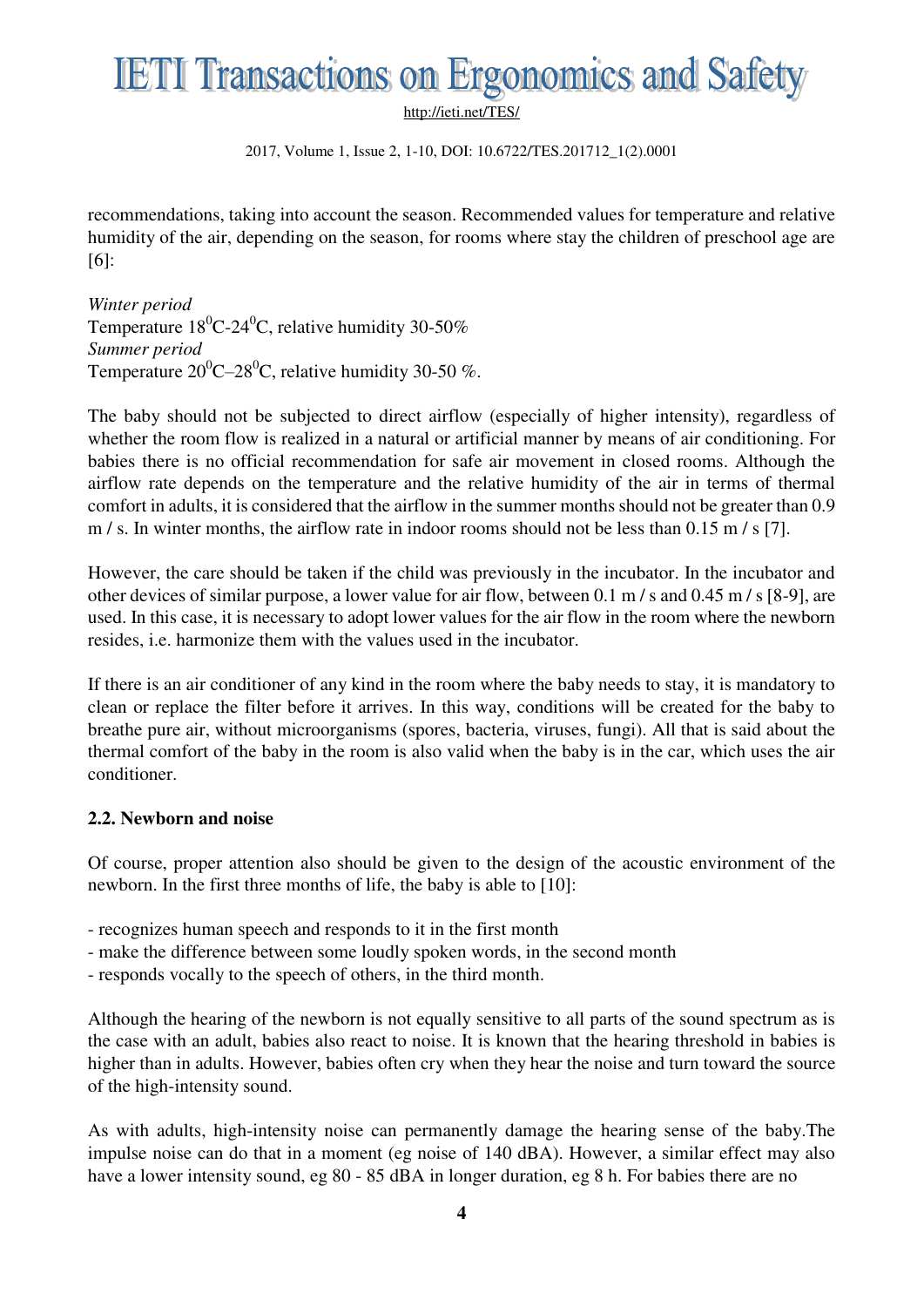2017, Volume 1, Issue 2, 1-10, DOI: 10.6722/TES.201712\_1(2).0001

standards for permitted noise levels as for adults. However, it is considered that the level of noise to which the baby may be exposed should in no way to exceed 80 dBA in the duration of 8 h. However, the optimal rule for a baby is that the noise in the room in which it resides does not exceed the level prescribed by the law for staying in the residential premises. This value usually varies from country to country. This value usually varies from country to country. The most common is 40 dBA during the day and 35 dBA at night.

However, at the earliest age, noise can be useful. White noise is a noise composed of a large number of frequencies whose intensities are equal, such as, for example, the sound that comes from the murmur of a creek. The results of the research have shown that white noise can be an effective non-pharmacological method for controlling of baby's pain, reducing the time of crying and can have positive effects on the behavior of the baby [11]. For this reason, the use of white noise is recommended when performing a procedure with a baby that can be painful or unpleasant.

#### **3. ERGONOMICS OF OBJECTS IN THE SURROUNDING OF A NEWBORN**

Bearing in mind the problem of newborns in relation to recognition and interest in colors, one of the important aspects is the color of the clothes that the parents carry. Bearing in mind what has been previously said for colors, in order to facilitate the identification of parents by the newborn, it is advisable that their clothing initially is not based on the use of blue color. The quick recognition of parents from a certain distance based on the color of the garment (in accordance with the principles of color coding) can contribute to its sense of calmness and well-being. To this end, in the first month after birth, it is advisable for parents to wear clothing of red, yellow, orange or green colors, primarily brighter shades, which may contain darker contrasting segments. If feasible, it is advisable to provide more pairs of identical clothing items with the mentioned characteristics, in order to enhance fast habituation and easy recognition of the parents. Later it is desirable to introduce some apparel details that are based on the application of blue color, in order to stimulate the visual system of the baby.

It is important that parents realize that the sense of vision in a baby is equally underdeveloped and reduced in functionality, as is the case with its extremities - arms and legs. As the baby cannot stand or sit, so similarly it does not see the world as it adults can. In the first month of life, the baby has major problems with visual acuity. For example, if an adult person of normal visual acuity is looking into a single object from six metres distance, this is for a baby like it is looking at the same object from the distance between 60 and 120 meters (the visual acuity of a child in the first month of life is between 6/60 and 6/120 [1]), and according to some authors, even from the distance of 192 m [12]. For this reason, if you want your baby to see you more clearly, you have to get close to her. The same goes for any object you want to show to the baby. A newborn can most clearly observe the object at a distance of 19 cm from the eye [13]. If we want the baby to see sharply a particular object, then it should be positioned in the range of 20 - 30 cm from the baby [14] (according to some authors at a distance of 20 - 50 cm from the baby [15]). Outside of this zone (closer or farther) baby to the first month of life the object see blurred. With around 2 years of age, a child achieves the visual acuity of an adult person [1].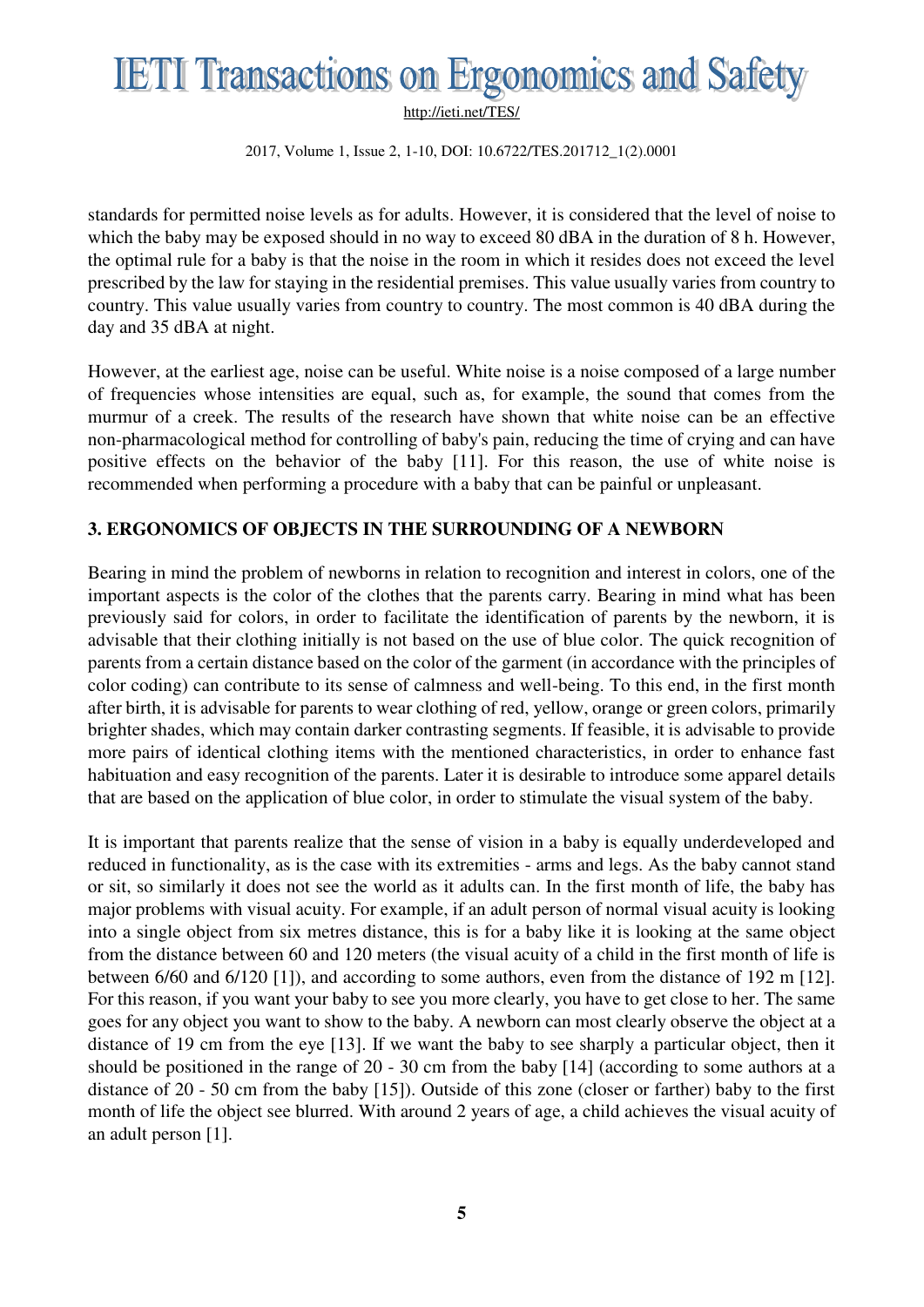2017, Volume 1, Issue 2, 1-10, DOI: 10.6722/TES.201712\_1(2).0001

Therefore, if it is necessary for the baby to clearly see an object (or face of the parent), it is best to position the object to the previously mentioned distance, of about 19 cm. However, the newborn does not yet have the ability to follow the movements of the object without problems. For this reason, in this earliest period, the fast movements of objects with which we want to draw the attention of the child should be avoided. In the fourth month of life, appears significantly improvement of the ability to track objects [1].

The newborn can relatively well notice the shape of an object, i.e. its contours. There are cases where the newborn was not able to recognize a mother who changed the contours of clothing and hair. For this reason, in the first months of the baby's life, parents should strive to keep the established pattern of clothing colors, but also the form of clothing that they wear.

Given that the newborn has no developed ability for catching objects by hand, it is not necessary to give him a toy in that earliest period. Instead, it is recommended to hang toys of various shapes and colors (preferably without blue color in the beginning, as shown in Figure 4) above or beside the cradle. With the gentle movement of these toys, it is possible to attract the interest of the baby, but it is also possible to further influence the development of the function of accommodation of the newborn's eyes.



**Figure 4. An example of the ergonomically designed toy adapted for newborns.** 

Although there are variations, the newborns sleep a total of 14-17 hours a day [16]. Almost all day, a baby is in the interaction with the bed. For this reason, special attention should be paid to the choice of cradle and mattress. It is known that some people prefer stiffer surfaces for sleeping, while some like softer surfaces. Bearing this in mind, one of the best solutions is a mattress that has two sides (two cores), a side that is harder (eg with a hardness of about 28 kg/  $m<sup>3</sup>$ ), and a side that is softer (for example, with a hardness of about 23 kg/m<sup>3</sup>). In the first days of life, it is recommended that the upper side of the mattress be harder (which is in contact with the baby), to prevent its unwanted overturning.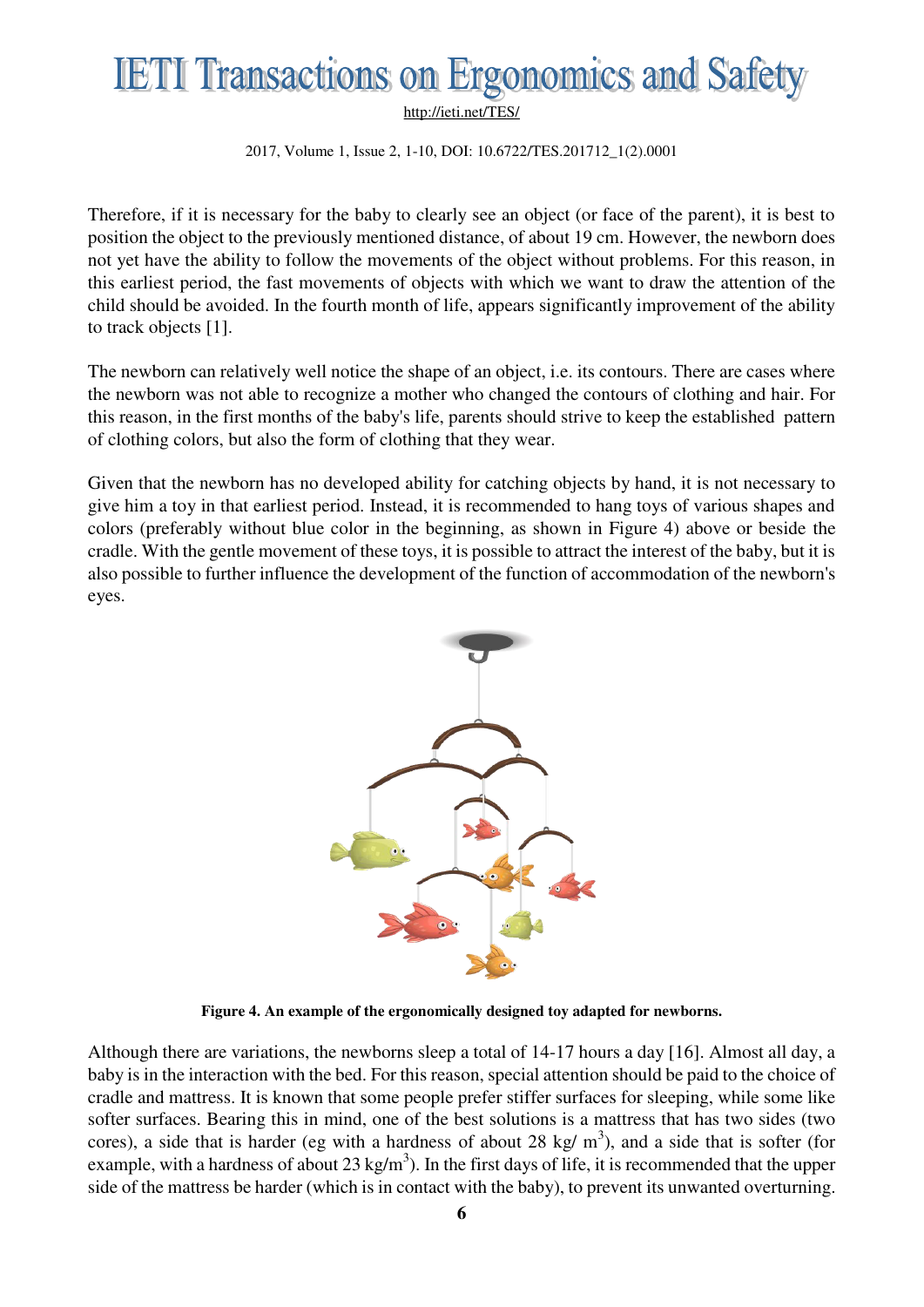2017, Volume 1, Issue 2, 1-10, DOI: 10.6722/TES.201712\_1(2).0001

The solid surface of the mattress at the same time prevents the baby's face sink into the mattress and thus provides an undisturbed baby's breathing. Later it is possible to use a softer side so that the baby feels comfortable and develops the spinal column correctly. In addition, it is recommended that the cover of the mattress can be removable, as well as to be waterproof, anti-allergic and washable.

From the aspect of safety, it should be noted that in the cradle should not be placed any object that could potentially endanger the baby in any way. With about two months of age, the baby will try to reach an object in its vicinity. If the baby grasps the object, it will want to test it with her senses above all with the sense of taste. There is practically no object that the baby will not want to put in his mouth. Since the newborn does not have previous memory, it essentially examines whether such a thing is for a meal. Even sense of smell will not stop the baby in that intention. Babies are able to even diapers to try to eat. It should be kept in mind that the child will want to taste even substances that have a strong and unpleasant smell.

#### **4. ERGONOMICS OF BABY STROLLERS**

Particular attention should be paid to the selection of baby strollers. In them, the child will spend most of the time when it is not in the cot. The question of choosing a stroller is not just connected with the comfort but also about the safety of the child. From a database of injuries of EU member states, it can be noted that, on average, 5900 children aged 0 - 4 years suffer from injuries requiring medical treatment when using the strollers [17]. It is estimated that in just one year, 14400 children under 5 years had medical intervention in hospitals in the United States due to child - related injuries with strollers [18].

There are several ways in which child injuries occur when using a stroller. The causes of injuries are not only related to the design of baby strollers but also to their use. The most common injuries are related to injuries to the head, neck (choking) and limbs. In the United States, only in the period of four years, 23 incidents with strollers were reported, which led to the fingertip amputation in children under the age of 5 [17]. In 2010, Maclaren pulled out a million strollers for babies from the market due to amputation or injuries of fingers, due to the stuck in stroller hinges. Another company, Graco Children's Products Inc. recalled about 1.5 million baby strollers [17] due to injuries sustained when opening or dismantling the canopies.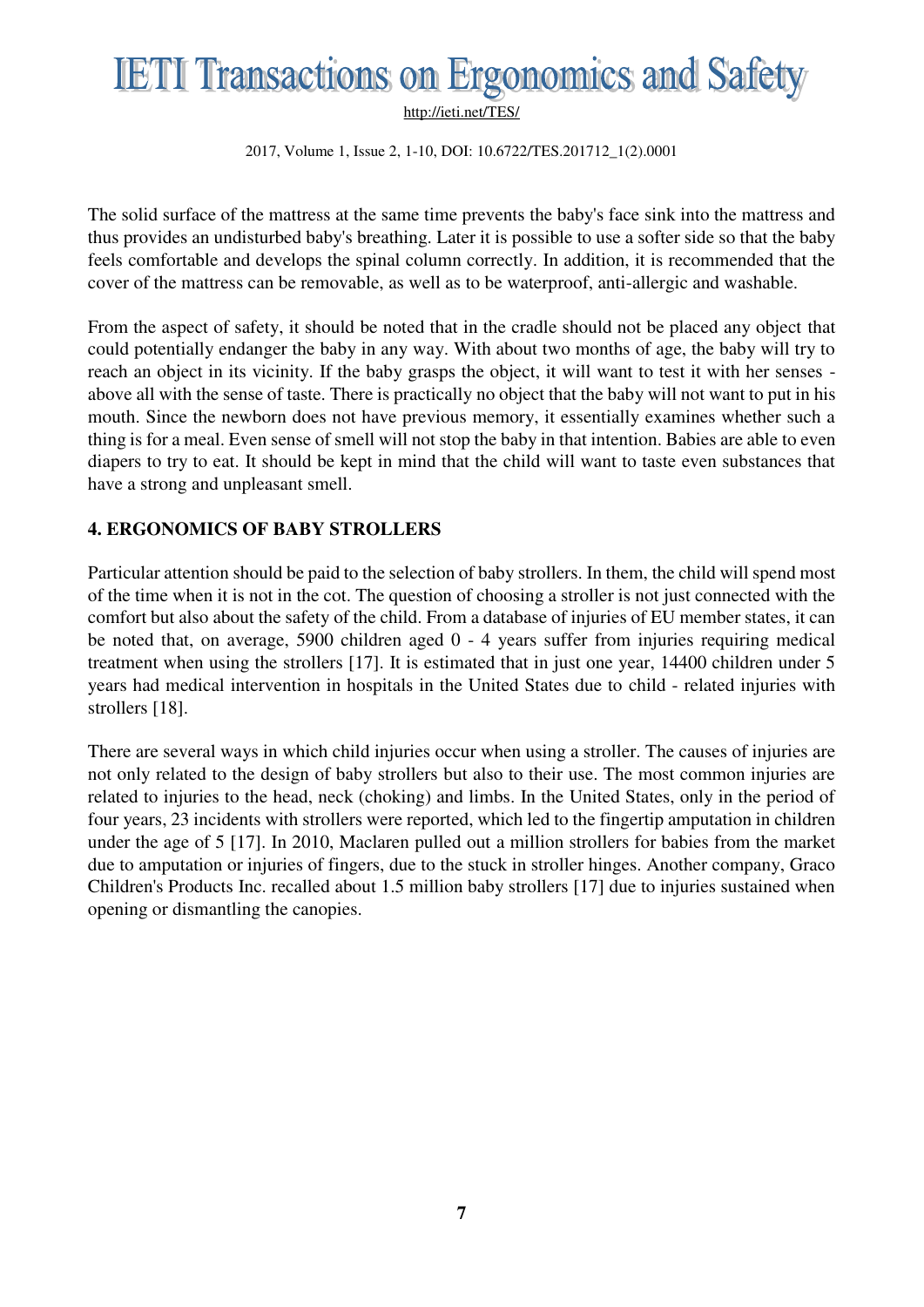2017, Volume 1, Issue 2, 1-10, DOI: 10.6722/TES.201712\_1(2).0001



**Figure 5. Baby should not be left alone in a stroller without supervision for safety reasons.** 

The most common mechanisms for injuring babies in strollers are [17,19]:

- When the baby is not under supervision, it can move by the body movements to the edge of the surface of the stroller that is intended for lying down, and then, firstly with the legs and then with the rest of the body the baby can flow through between the area that is intended for lying down and the bar that is designed for pushing the strollers, so that the head remains stuck between the two parts, which is indicated by the arrows in Figure 5. In this case, the baby can suffocate.

- The fingers of a child can be trapped in various folding mechanisms.

- The stroller can be overturned due to the weight of the load that is sometimes placed on a bar intended for pushing the stroller, or when the child attempts to stand in the stroller. In this case, head injuries are most common.

When buying a baby stroller, it is necessary to pay attention to the following basic safety aspects [17, 19]:

- It is necessary that the strollers have safety belts to keep the baby in the desired position. Newer strollers are made with a belt with five points. It is necessary to verify the strength of harnesses, as well as the possibility of their easy fastening and unfastening.

- Strollers must have brakes, whose operation should be checked during purchase.

- Make sure that the strollers cannot be folded up when the baby is inside them. There should be a safety lock device as a preventive measure.

- Make sure the part for storage (bags and the like) is located horizontally, below the part intended for the baby. Alternatively, the shopping tray can be located low, above the rear wheels, so that the balance of the strollers cannot be disturbed.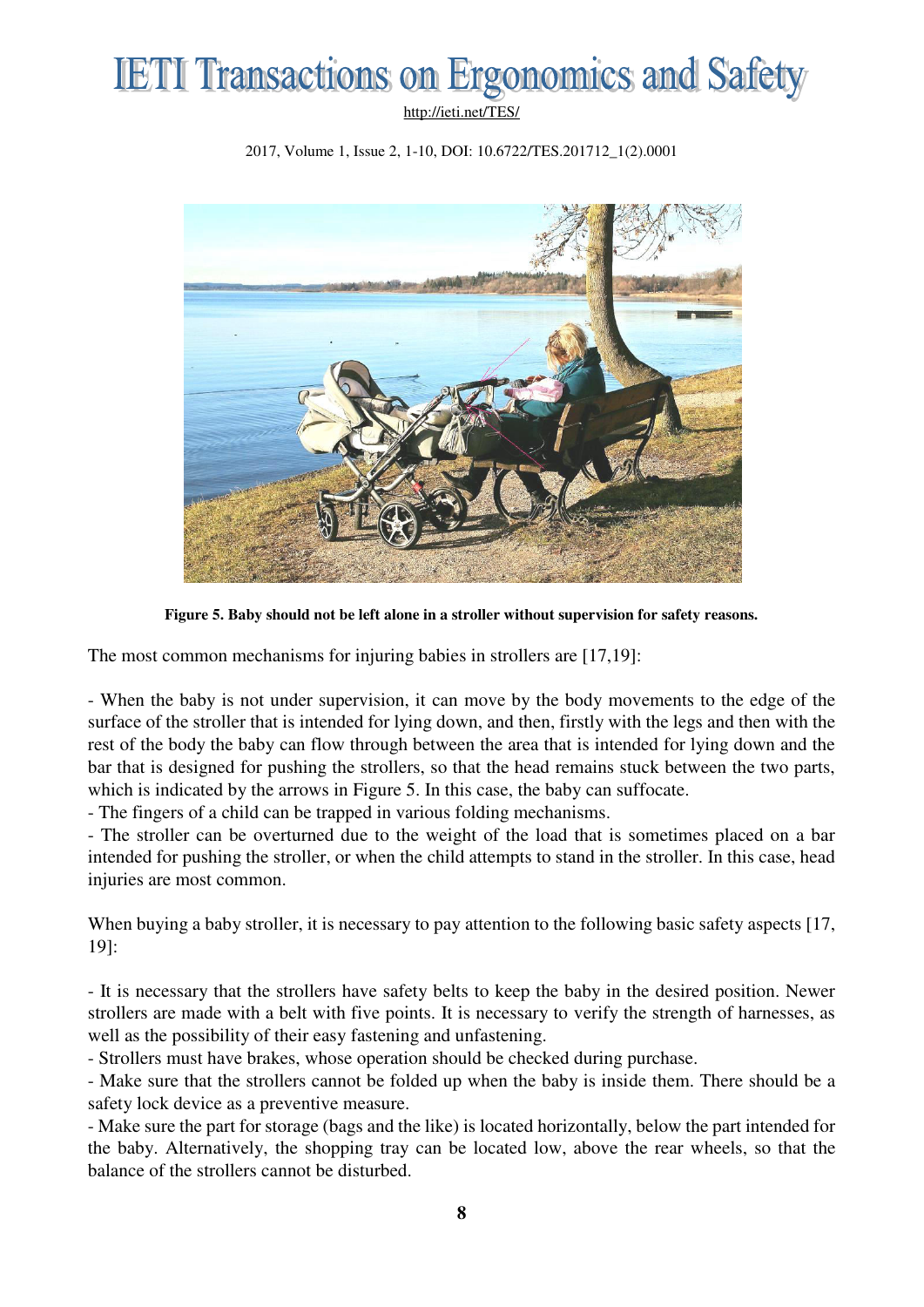2017, Volume 1, Issue 2, 1-10, DOI: 10.6722/TES.201712\_1(2).0001

- If using a second-hand stroller, check if there are any metal or plastic pieces that can injure the baby. - Check the declaration on the stroller whether it meet the European safety standard EN 1888: 2012 or other equivalent standards.

- After purchase, periodically check the general condition of the stroller.

The basic recommendations for safe use of the strollers are [19]:

- Do not put bags and other things over the handle of the stroller because this can cause them to roll over.

- Use the harness every time the baby is in the stroller.

- Do not leave the baby out of control, even if it is asleep in the stroller.

- Regularly check the brake operation, especially when the stroller with full load is on a slope.

- Check the position of the legs and arms of the child before any adjustment of the stroller, in order to prevent injuries of the extremities.

- Keep the baby away from the stroller when folding or unfolding it.

- Do not allow the child to stand in the stroller.

- Do not use a pillow, a piece of clothing or a blanket like a mattress, as they can cause a newborn's choking.

In addition to safety features, the baby stroller should possess certain comfort-related features. Recommendations for choosing comfortable strollers are:

- Advantage should be given to the stroller with a flat surface where the baby can stay (sleep). It is desirable that part of the surface can be erected and turned into a backrest, which allows sitting position of the child.

- The advantage should be given to the strollers where the grip can be moved forward and backward, so that the baby can look at the face of the parents as necessary or orient in the opposite direction.

- It is desirable that the grip be adjustable in height so as not to bend the torso when pushing the stroller (or to achieve any other improper body position).

- Choose a stroller with a canopy that protects the baby from sun, rain, and other weather conditions. - Choose a stroller that has a footrest because the child will usually use it during growing up.

- Consider the possibility of purchasing a luxuriously equipped ergonomic stroller with automatic drive, with ventilation in the backrest, whose basic part can be used as a baby seat in the car, with the additional function of the rocking chair, with the accessory that allow that the stroller can be attached to the shopping cart, with the LED light, etc.

### **5. CONCLUSION**

This paper is the first article in the world which contains words Ergonomics and newborns in the title. This fact indicates that ergonomic studies on this topic are very rare. However, this study has shown that Ergonomics plays a crucial role in meeting the different (other) needs of the newborns. In most cases, only the application of ergonomic knowledge can ensure the safety and comfort of the child, which will contribute to its happier and careless growing up. The ergonomic recommendations presented in this paper can be useful to parents, who face new challenges for the first time, such as setting up an environment for the newborn. Their application will reduce the certain problems of parents in raising the child, for which they probably would not know the cause. Additionally, the